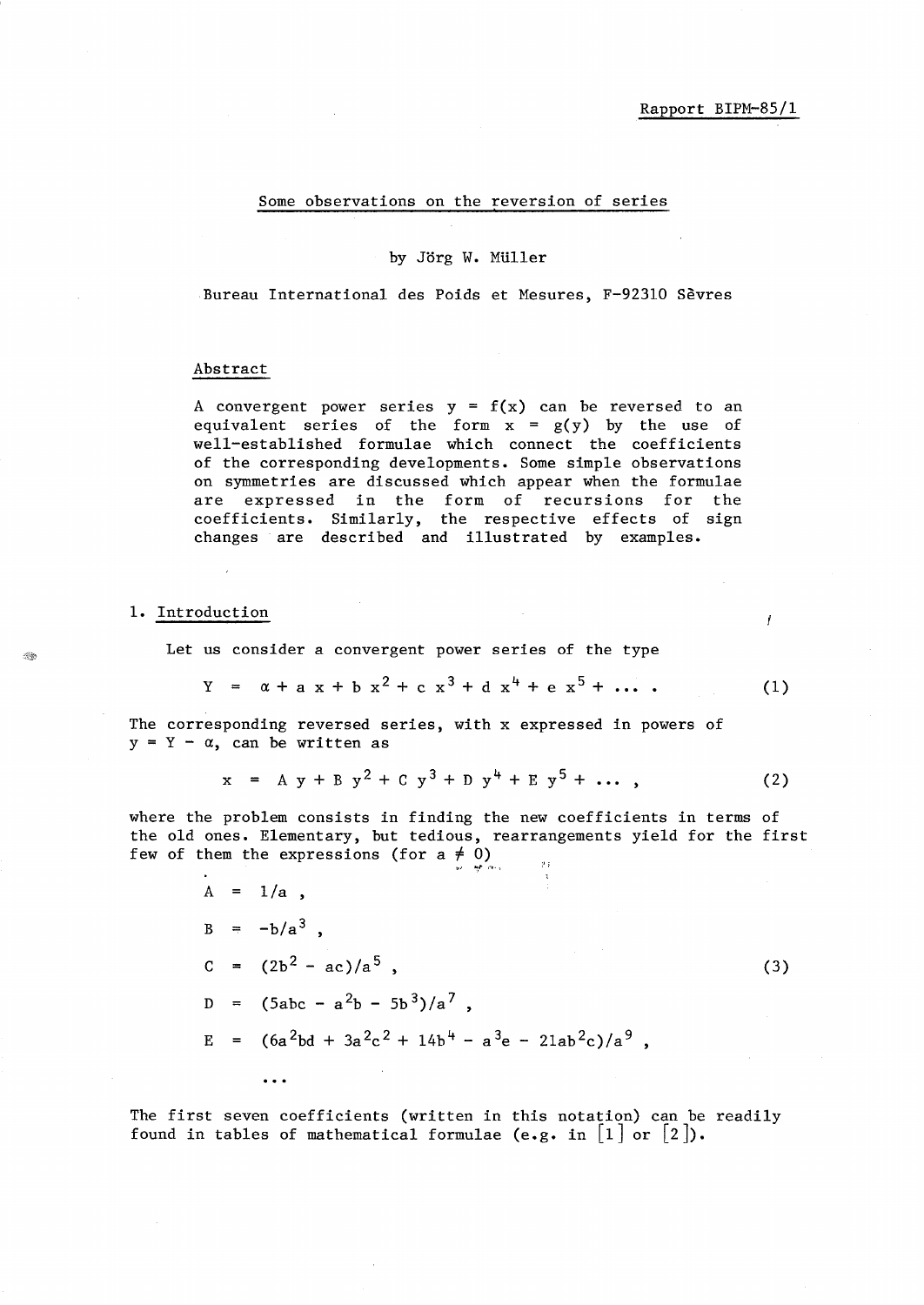By an appropriate change of variables it is always possible to achieve  $a = 1$  and  $\alpha = 0$ , which simplifies the expressions. In addition, the problem of the changing signs can be avoided by writing the original formulae (1) and (2) in a slightly different (but equivalent) way, namely by putting

$$
y = x (1 - \sum_{n=1}^{\infty} b_n x^n), \qquad (4)
$$

and for the reversed series

$$
x = y (1 - \sum_{n=1}^{\infty} c_n y^n) .
$$
 (5)

The previous relations (3) then appear in the simpler form

 $\ddotsc$ 

$$
- c_1 = b_1,
$$
  
\n
$$
- c_2 = b_2 + 2b_1^2,
$$
  
\n
$$
- c_3 = b_3 + 5b_1b_2 + 5b_1^3,
$$
  
\n
$$
- c_4 = b_4 + 6b_1b_3 + 3b_2^2 + 21b_1^2b_2 + 14b_1^4,
$$
  
\n(6)

Expressions for the coefficients  $c_n$  up to order 12 have been published<br>a long time ago by Van Orstrand  $\begin{bmatrix} 3 \end{bmatrix}$ . The only (very minor) difference lies in our choice of the sign of  $c_n$  (which is opposite to the convention used in  $[3]$ ); the reason for this apparently unmotivated change will become obvious at a later stage (section 2).

It is possible to give a general expression for the coefficients in question, although in an operational rather than in a very explicit form. According to  $|4|$  we have  $\mathcal{F}$  ).

$$
- c_n = \frac{1}{n+1} \sum_{\langle k_j \rangle} {n+k \choose k} \frac{k!}{\prod_{j} k_j!} \frac{n}{j!} b_j^{k} j , \qquad (7)
$$

with the conditions that

$$
\sum k_j = k \quad \text{and} \quad (8)
$$
\n
$$
\sum j k_j = n .
$$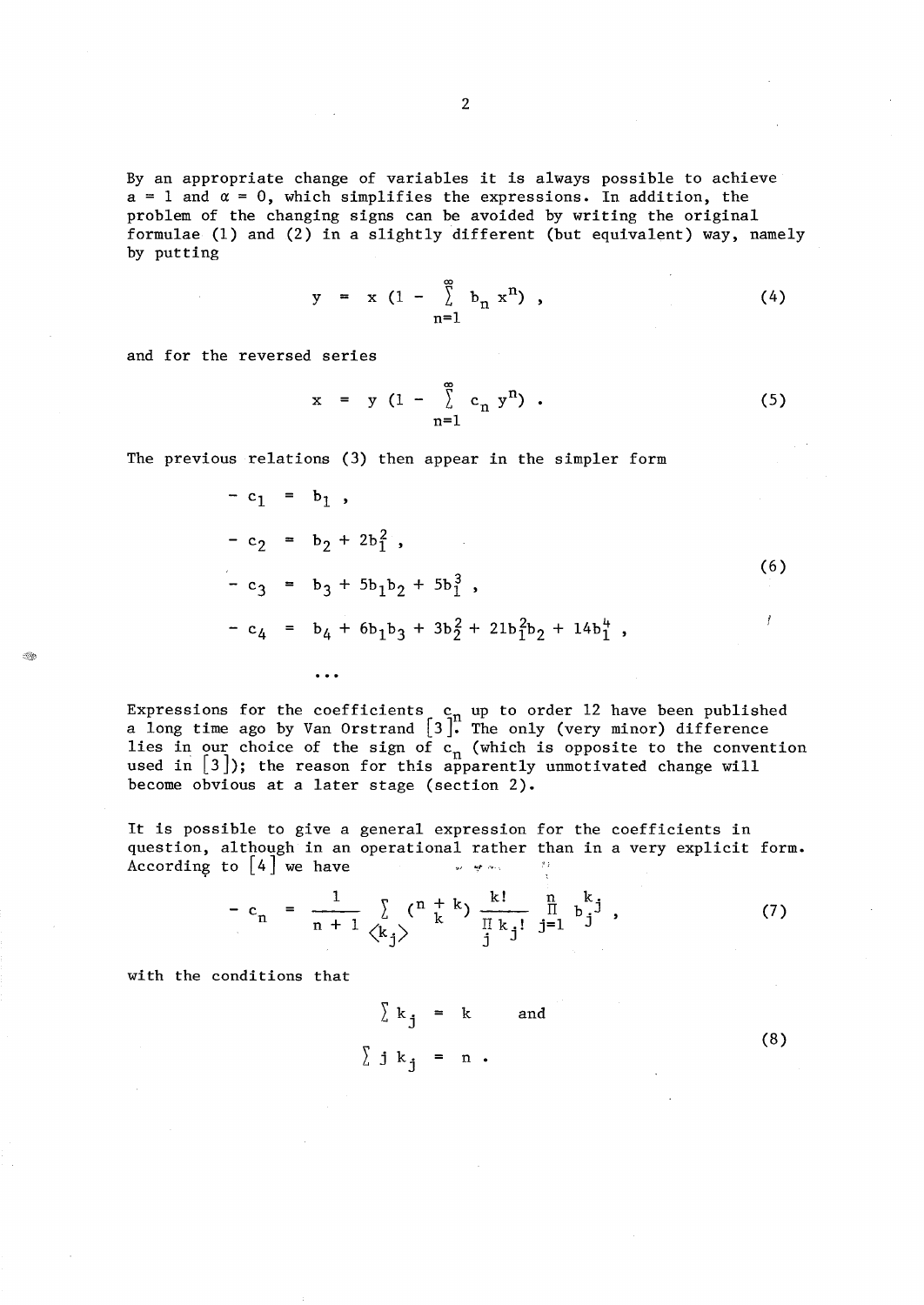The numbers  $k_{\text{+}}$  are non-negative integers and the range of the summation, denoted symbolically by  $\langle k_i \rangle$ , extends over all p(n) partitions of n<br>  $\langle k_i \rangle$  are  $\langle k_i \rangle$ , extends over all p(n) partitions of n (see for instance  $\lbrack 2 \rbrack$ ). Hence  $\mathsf{c}_4$ , for example, includes only 5 terms, whereas for  $c_{10}$  we have already  $p(10) = 42$ . An explicit tabulation of the full expressions for these coefficients therefore rapidly becomes a rather cumbersome task.

We may mention that P. Carre (BIPM) has recently set up a computer program which evaluates and prints out the explicit form of (7) for a given order n, i.e. the complete sequence of products of coefficients  $b_{j}$ , with the appropriate factors and powers. In Table I we reproduce for illustration the set corresponding to  $-c_{10}$ .

Table  $1$  - Computer outprint of the formulae for the coefficients of a reversed power series. The example chosen gives the expression for  $-c_{10}$  (by courtesy of the author).

> B<1 0) 12 \* B(1) \* B(9) 12 \* 8(2) \* 8(8) 12 \* 8(3) \* 8(7)  $12 * B(4) * B(6)$ 6 \* B(5)\*\*2 78 \*·B(1)\*\*2 \* B(8) 156 \* B(l) \* B(2) \* B(7) 156 \* B(1) \* B(3) \* B(6) 156 \* B(l) \* B(4) \* B(5) 78 \* B(2)\*\*2 \* B(6) 156 \* B(2) \* B(3) \* 8(5) 78 \*  $B(2)$  \*  $B(4)$ \*\*2 78 \* 8(3)\*\*2 \* 8(4) 364 \* B(1)\*\*3 \* B(7) 1092 \* 8(1)\*\*2 \* B(2) \* B(6) 1092 \* B(1)\*\*2 \* B(3) \* B(5) 546 \* B(1)\*\*2 \* B(4)\*\*2 1092 \* B(l) \*.8(2)\*\*2 \* B(5)  $2184 * B(1) * B(2) * B(3) * B(4)$ 364 \* 8(1) \* B(3)\*\*3 364 \* 8(2)\*\*3 \* B(4) 546 \* B(2)\*\*2 \* B(3)\*\*2 1365 \* 8(1)\*\*4 \* B(6)  $5460 * B(1)$ \*\*3.\*  $B(2) * B(5)$ 5460 \* B(1)\*\*3 \* B(3) \* B(4) 8190 \* B(1)\*\*2 \* B(2)\*\*2 \* B(4) 8190 \* B(1)\*\*2 \* 8(2) \* 8(3)\*\*2 5460 \* B(l) \* B(2)\*\*3 \* B(3) 27.3 \* B(2)\*\*5 4368 \* B(1)\*\*5 \* 8(5) 21840 \* B(1)\*\*4 \* B(2) \* B(4) 10920 \* 8(1)\*\*4 \* 8(3)\*\*2 43680 \* B(1)\*\*3 \* 8(2)\*\*2 \* B(3) 10920 \* 8(1)\*\*2 \* 8(2)\*\*4 12376 \* B(1)\*\*6 \* 8(4) 74256 \* 8(1)\*\*5 \* 8(2) \* B(3) 61880 \* B(1)\*\*4 \* B(2)\*\*3 31824 \* B(1)\*\*7 \* B(3) 111384 \* B(1)\*\*6 \* B(2)\*\*2 75582 \* B(1)\*\*8 \* B(2) 16796 \* B(1)\*\*10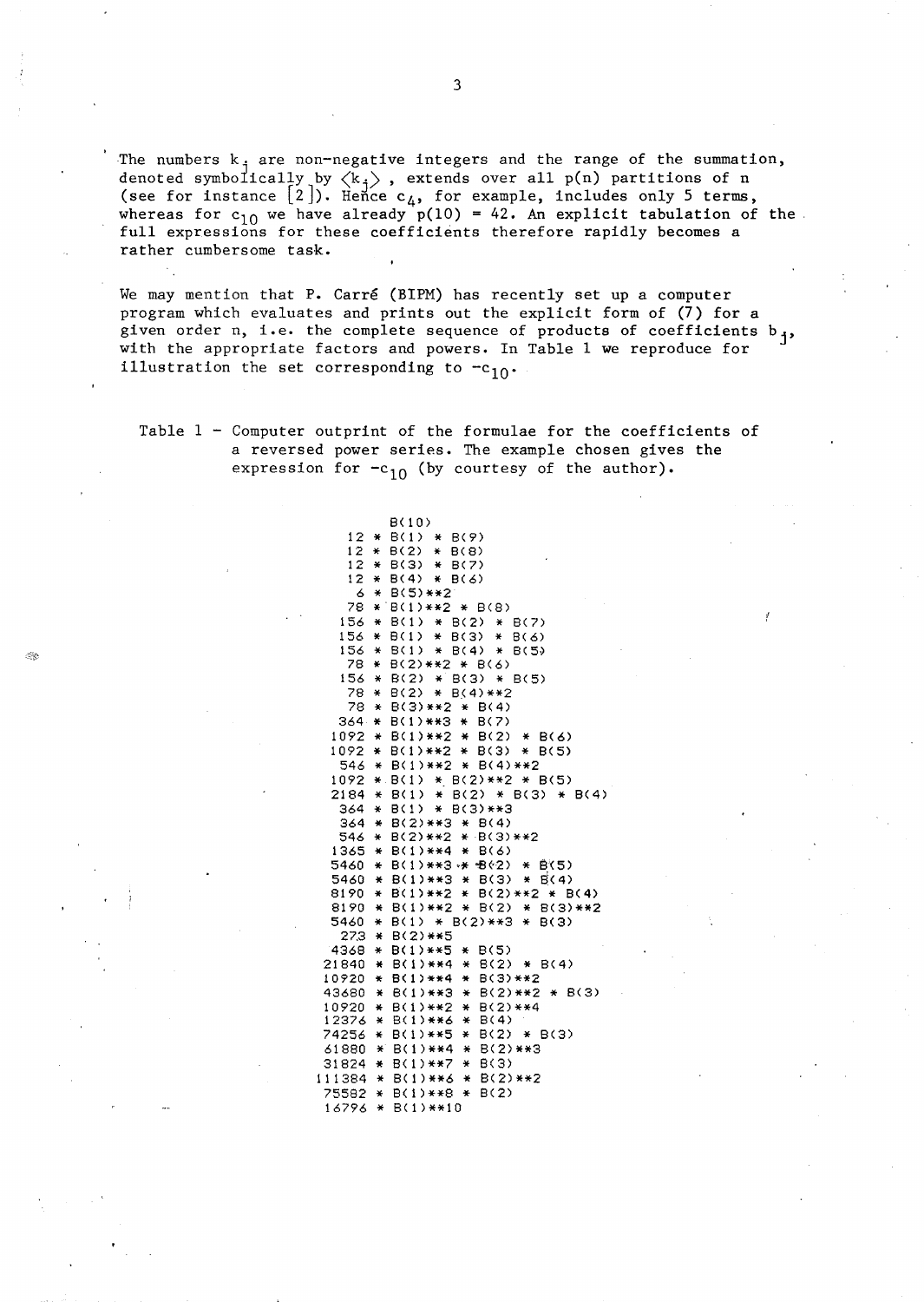It will be obvious that such an approach (which is practically only limited by the length of the paper) is a most efficient method of obtaining reliable formulae for coefficients beyond those given in Van Orstrand's table (which was found to be free of misprints). Otherwise, the danger of errors creeping into a traditional evaluation "by hand" would no doubt prevent the safe use of higher coefficients.

After these introductory remarks we should like to make some simple observations.

## 2. Emergence of a strange symmetry

 $\ddotsc$ 

Â.

For evaluating numerically the new set of coefficients  $c_n$ , the relations given in (6) or (for  $c_5$  to  $c_{12}$ ) those listed in  $\left[3\right]^\text{n}$  can be used. However, this is clearly not the only possible approach, and perhaps not the simplest either, for this depends on the explicit form of the coefficients (which may be available in the form of fractions). In this context it will be useful to remember the similar situation which we have studied recently for the square root of a power series *[S],* where it turned out that an explicit expression in terms of the original coefficients is rather complicated (eq. 12), whereas a general recursion formula which makes use of all the new coefficients already determined (eq. 10) is much simpler. It therefore seems worthwhile to check this possibility.

If we modify (6) by replacing successively on the right-hand side of a relation for  $-c_n$  all the coefficients bj by their equivalents expressed in terms of  $c_j$ , except for  $b_n$ , we arrive, after some elementary rearrangements, at the expressions

> $-c_1 = b_1$ ,  $-c_2 = b_2 + 2c_1^2$  $-c_3 = b_3 + 5c_1c_2 + 5c_1^3$ ,  $-c_4 = b_4 + 6c_1c_3 + 3c_2^2 + 21c_1^2c_2 + 14c_1^4$ ,

 $(9)$ 

This set of equations looks strikingly similar to (6), and by forming  $b_n + c_n$  we find the surprising relations

 $-(b_1+c_1) = 0$  = 0,  $-(b_2+c_2) = 2b_1^2$  =  $2c_1^2$ ,  $(10)$  $-(b_3+c_3) = 5b_1(b_1^2+b_2)$ =  $5c_1(c_1^2+c_2)$ ,  $-(b_4+c_4) = 3(2b_1b_3+b_2^2)+7b_1^2(2b_1^2+3b_2) = 3(2c_1c_3+c_2^2)+7c_1^2(2c_1^2+3c_2)$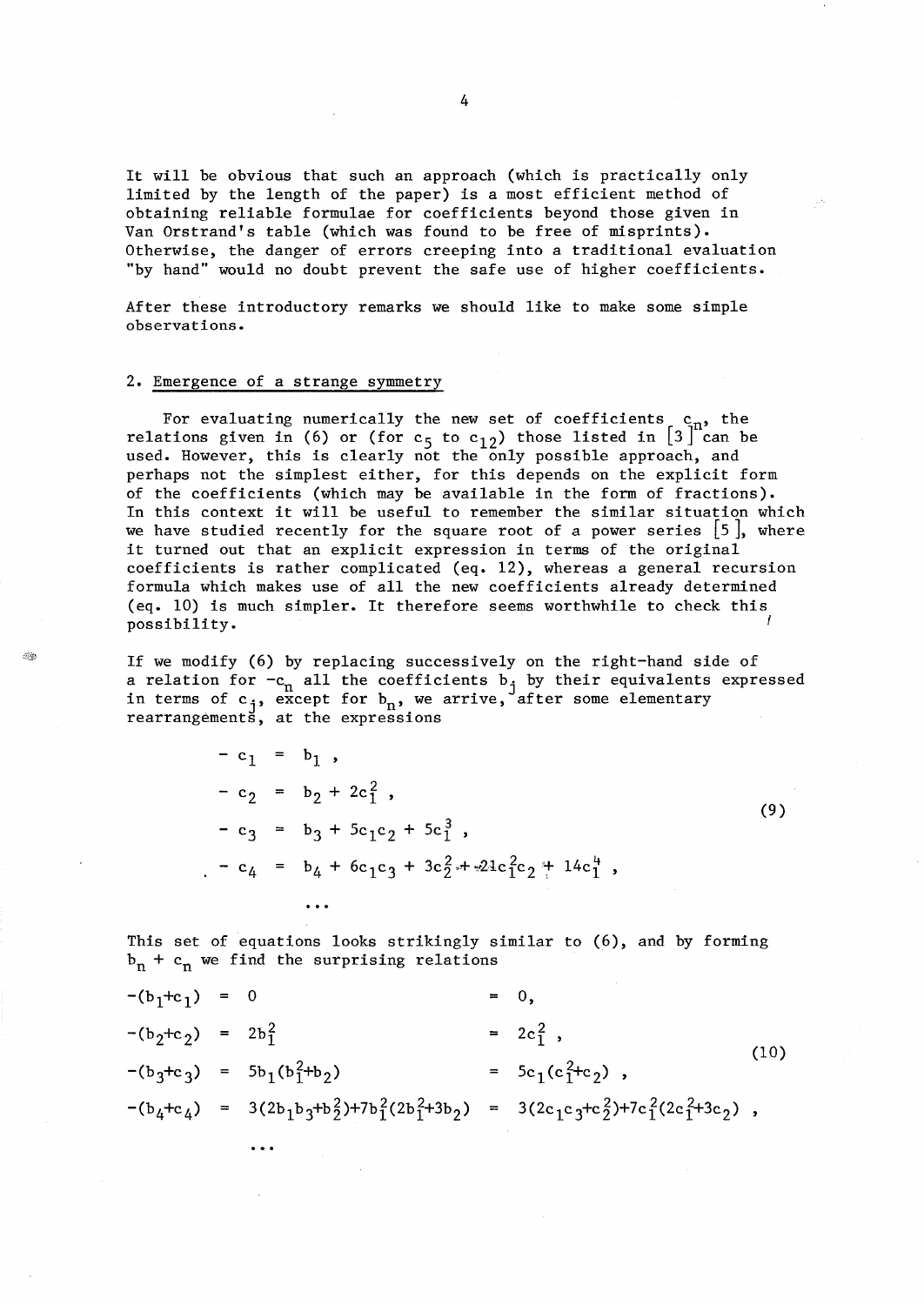It therefore seems that in any expression of  $c_n$ , as given either by (6) or by (9), we can simply replace all the coefficients  $b_j$  by  $c_j$  (for  $j$   $<$  n) and obtain thereby new valid relations, which are just the required recursion formulae for  $c_n$ . This is a rather surprising observation - at least at first sight.

At second sight, however, the mystery is quickly resolved. In view of the complete symmetry between the forms expressed by (4) and (5) it is obvious that a reversion of (5) into (4) would give relations identical with those in (6), but with  $b_j$  everywhere replaced by  $c_j$ . Thus (after changing sides of  $c_n$  and  $b_n$ ) we find

> $- b_1 = c_1$ ,  $- b_2 = c_2 + 2c_1^2$  $- b_3 = c_3 + 5c_1c_2 + 5c_1^3$ ,  $-b_4 = c_4 + 6c_1c_3 + 3c_2^2 + 21c_1^2c_2 + 14c_1^4$ ,

but this set is clearly identical\* with (9). Hence, the surmised rule for replacing the coefficients in (6) is generally valid, and so are the identities given in (10).

Although the new set of equations (9) is not of a simpler structure than the original one (6), it allows additional checks to be performed, and this may be very useful in lengthy numerical evaluations.

#### 3. A similar situation

In retrospect, it can be easily seen that the above considerations could have been applied to the inversion of a power series as well. Indeed, if we start with a series of the form

$$
S = 1 - \sum_{n=1}^{\infty} a_n^{\pi} \tilde{x}^n , \qquad (11)
$$

the first coefficients  $b_n$  of the inverted series

$$
1/S = 1 - \sum_{n=1}^{\infty} b_n x^n
$$
 (12)

\* We may note that this is only so because of the sign convention chosen in (5).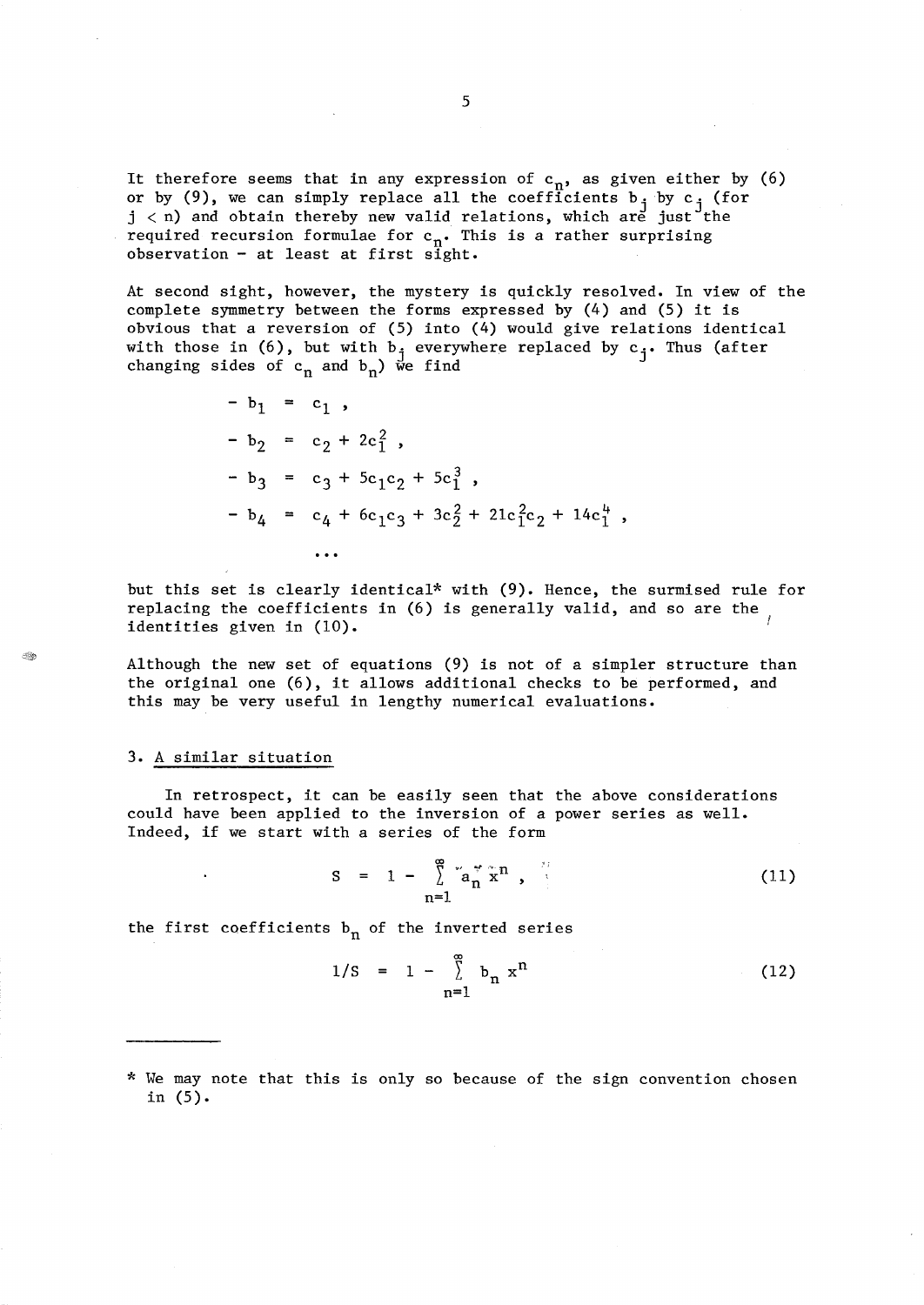are known  $\lceil 5 \rceil$  to be given by

$$
- b1 = a1,\n- b2 = a2 + a12,\n- b3 = a3 + 2a1a2 + a13,\n- b4 = a4 + 2a1a3 + a22 + 3a12a2 + a14,\n...
$$

Since a double inversion leaves S invariant, we can simply exchange in (13) all  $a_j$  by  $b_j$ , and this then leads (after changing sides of  $a_n$  and  $b_n$ ) to the relations

$$
- b1 = a1,\n- b2 = a2 + b12,\n- b3 = a3 + 2b1b2 + b13,\n- b4 = a4 + 2b1b3 + b22 + 3b12b2 + b14,
$$
\n(14)

These recursion formulae for the coefficients  $b_j$  exhibit the same "symmetries" (compared to (13)) as those we have observed above for the reversion problem, and they are obviously there for the same reason.

# 4. The case of a geometric series

**Rep** 

Let us come back to the reversion problem described in the introduction. A particularly simple situation'arises for the special case where  $b_n = -1$ , for any value of n. It will be interesting to see if and how an application of the general relation (7) can verify our expectation.

As (4) now leads to (for  $x^2 < 1$ )

$$
y = x (1 + \sum_{n=1}^{\infty} x^{n}) = \sum_{n=1}^{\infty} x^{n} = \frac{x}{1 - x},
$$
 (15a)

we simply have the reversion

$$
x = \frac{y}{1 + y} = y [1 + \sum_{n=1}^{\infty} (-y)^n], \qquad (15b)
$$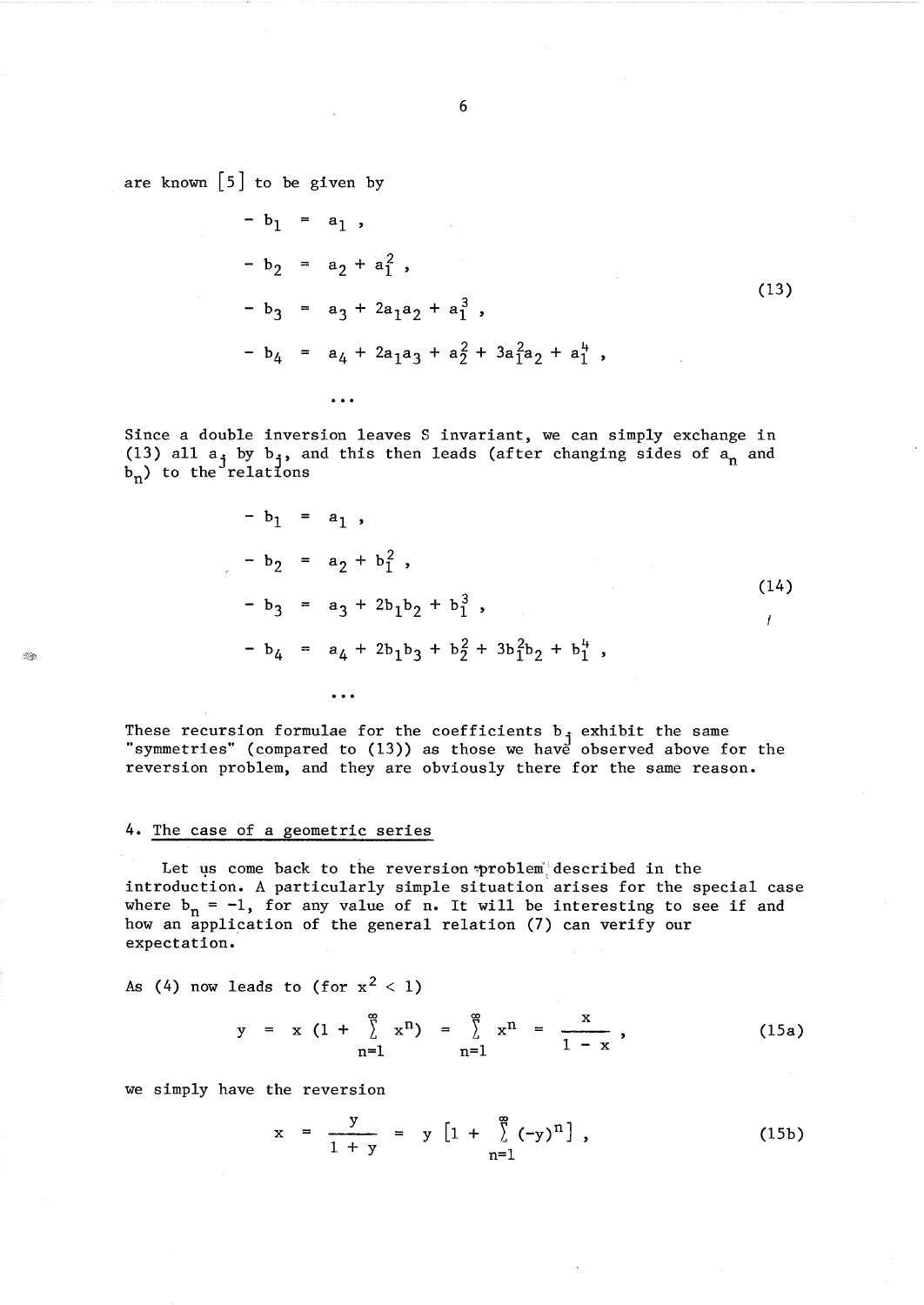$$
-c_n = (-1)^n
$$
 (15c)

We now look at the general formula  $(7)$  and try to perform the summation. For a fixed value of k the factor  $(\begin{smallmatrix} n\mp\kappa\ k \end{smallmatrix})$  can be kept apart and we obviously have

$$
\prod_{j} b_j^k = (-1)^k.
$$
 (16)

The evaluation of the sum

EB.

$$
\begin{array}{ccc}\n\sum_{k,j} & k! & n \\
\langle k_j \rangle & \frac{n}{\prod_{j=1}^{n} k_j!} & , & \text{where} & k = \sum_{j=1}^{n} k_j, \\
\end{array}
$$
\n(17)

is complicated by the fact that for the summation we have also to take into account the condition

$$
\sum_{j=1}^{n} j k_j = n .
$$
 (18)

In the traditional language of combinatorics, the expression  $k!/(\Pi k_{\texttt{i}}!)$ corresponds to the number of partitions of k "balls" into n "cells", if these are to contain  $k_1$ ,  $k_2$ ,  $\ldots$ ,  $k_n$  "balls" (with  $0 \le k_j \le k$ ).

The problem can be simplified by looking at it in a different way. As may be seen from  $(7)$ , k is in our case the number of coefficients  $b_i$  which appear as factors in a term. For instance, for  $n = 5$  and  $k = 3$  these are  $b_1b_2b_2$  and  $b_1b_1b_3$ . They are thus all of the form

$$
\begin{array}{cccc}\n & k \\
\pi & b_{j_r} & , & \text{with} & \sum_{r=1}^{k} j_r \neq n .\n\end{array} (19)
$$

Since  $j_r > 0$  for all k factors, we may now consider this as an occupancy problem, where we look for the number of different combinations in which n "balls" can be put into k non-empty "cells". For the original formula (7), this approach corresponds to allocating the "indices" j to the k "factors"  $b_{j}$ , where the constraints are now automatically taken into account. As is well known, the solution to this problem is given by the simple binomial coefficient  $\binom{n-1}{k-1}$ . Therefore, the summation (17) can now be performed and it turns out to be

$$
\sum_{\begin{subarray}{c}\n\langle k,j\rangle & \text{if } k,j \\
\text{if } k,j\n\end{subarray}} \begin{array}{c}\n\text{if } k=1 \\
\text{if } k=1\n\end{array} \tag{20}
$$

For an instructive discussion of occupancy problems see for instance  $[6]$ .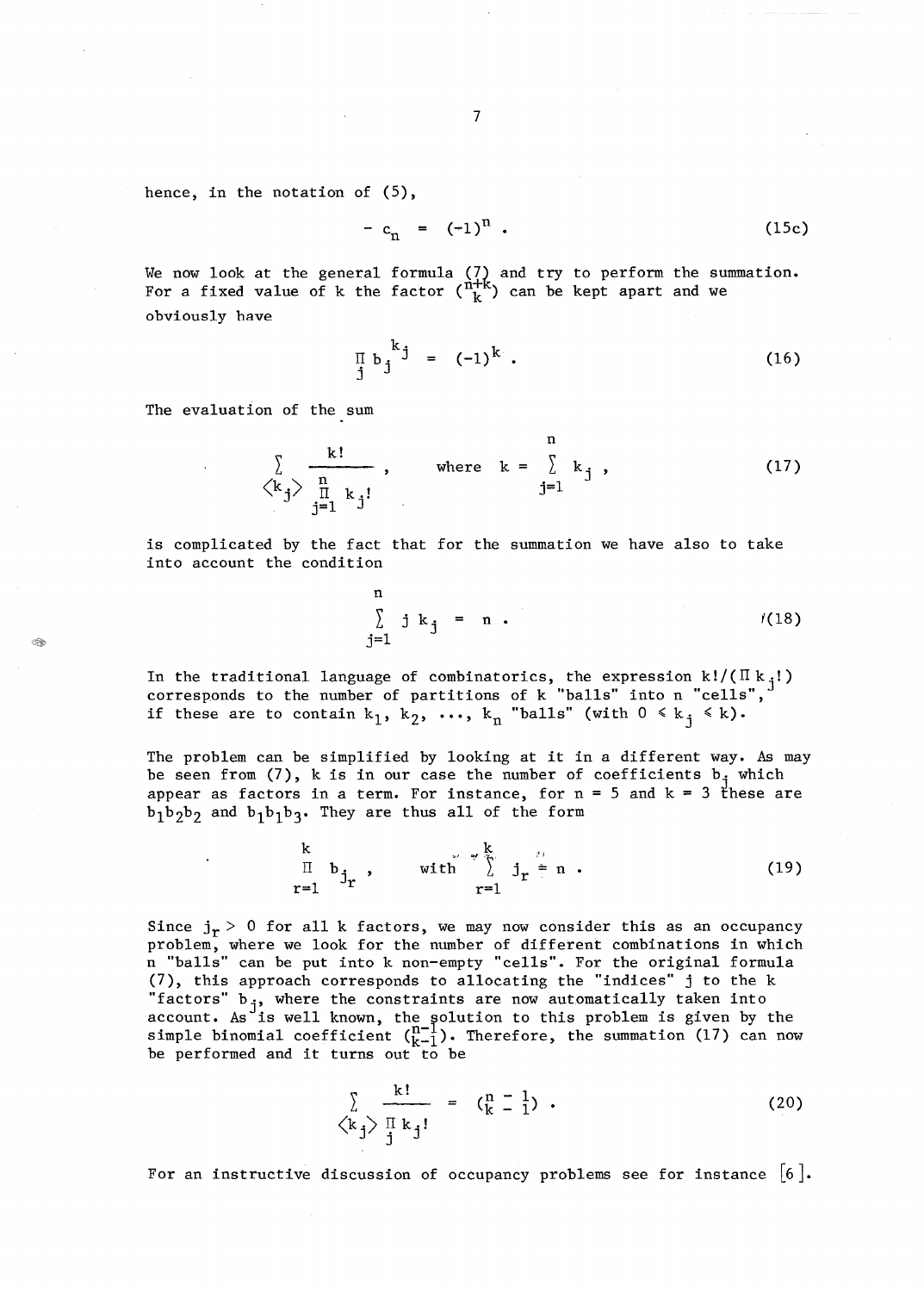A subdivision of the sum appearing in (7) for constant values of k therefore leads to

$$
- c_n = \frac{1}{n+1} \sum_{k=1}^{n} c_{n,k} , \qquad (21a)
$$

where  $c_{n,k}$ , according to (16) and (20), is given by

$$
c_{n,k} = \binom{n+k}{k} \binom{n-1}{k-1} (-1)^k . \tag{21b}
$$

Combining this with (15c) leads us to the rather surprising relation

$$
(-1)^{n} = \frac{1}{n+1} \sum_{k=1}^{n} (-1)^{k} \binom{n+k}{k} \binom{n-1}{k-1} . \qquad (22)
$$

In the tabulations of formulae to which we have ready access we could not find (22), although it must be strongly suspected to be an identity. Indeed, a proof seems possible along the following lines.

We start with the elementary recurrence relation

$$
{n+1 \choose m} = {n \choose m} + {n \choose m-1} \tag{23}
$$

and use for the first term on the right-hand side the decomposition  $\lceil 7 \rceil$ 

$$
\begin{array}{lll}\n\binom{n}{m} & = & \sum\limits_{k=0}^{m} & (-1)^{m+k} & \binom{n+k}{n} & \binom{m}{k} & \end{array} \tag{24a}
$$

Hence, the second term yields likewise (since  $\binom{m-1}{m} = 0$ )

$$
\begin{array}{lll}\n\binom{n}{m-1} &=& \sum_{k=0}^{m} (-1)^{m+k-1} \binom{n+k}{n} \binom{m-1}{k} \, .\n\end{array} \tag{24b}
$$

Therefore (23) now becomes

C.

$$
\begin{array}{rcl}\n(\binom{n+1}{m}) & = & \sum\limits_{k=0}^{m} & (-1)^{m+k} \left[ \binom{m}{k} - \binom{m-1}{k} \right] \binom{n+k}{n} \\
& = & \sum\limits_{k=1}^{m} & (-1)^{m+k} \binom{m-1}{k-1} \binom{n+k}{k} \, .\n\end{array}\n\tag{25}
$$

By putting  $m = n$  we finally obtain

 $\bar{\mathcal{A}}$ 

$$
\binom{n+1}{n} = n+1 = (-1)^n \sum_{k=1}^n (-1)^k \binom{n-1}{k-1} \binom{n+k}{k},
$$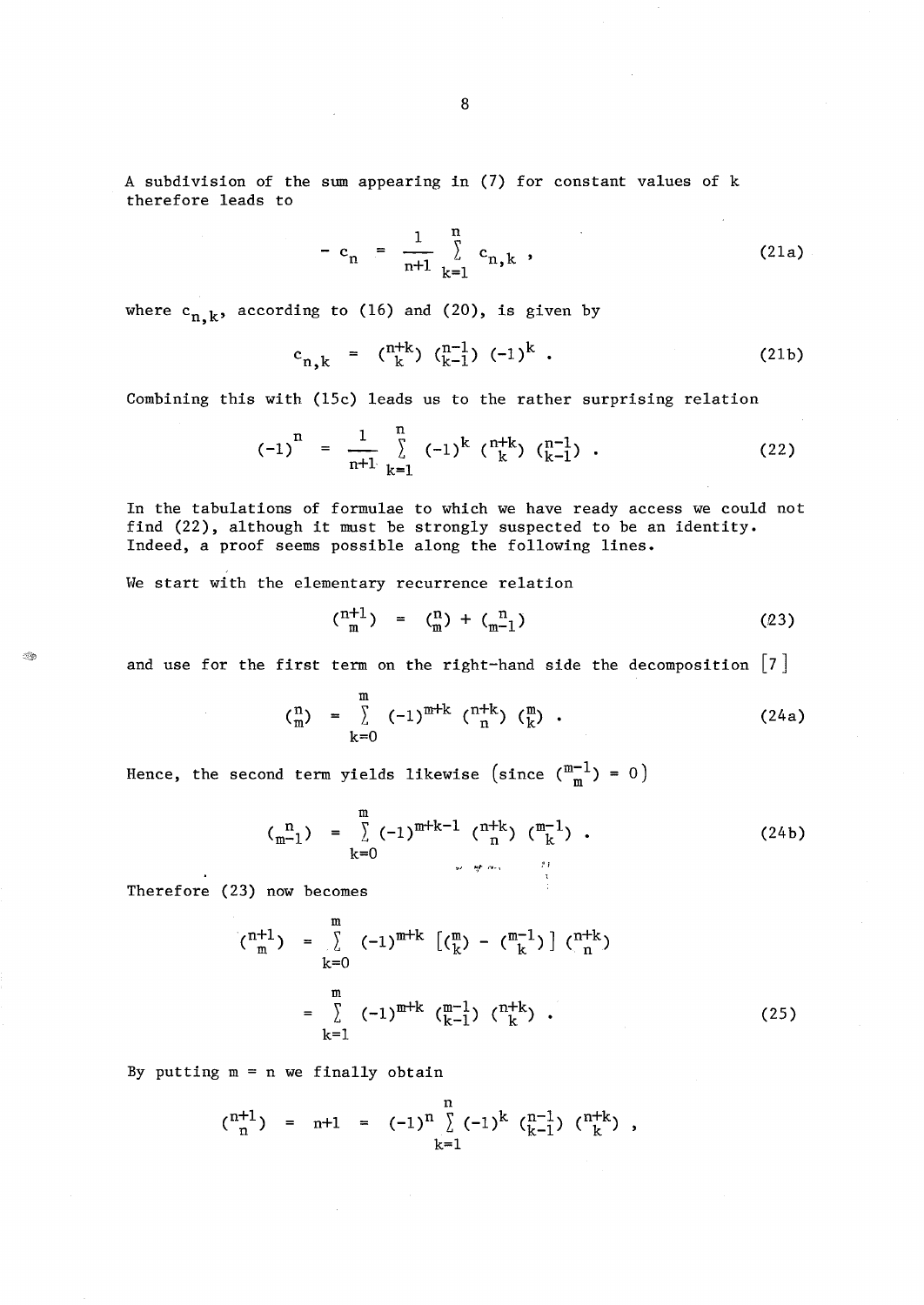or also

$$
\frac{1}{n+1} \sum_{k=1}^{n} (-1)^{k} \binom{n+k}{k} \binom{n-1}{k-1} = (-1)^{n},
$$

which proves (22) and thereby confirms (15).

## 5. Possible further applications

The complicated structure of (7) severely restricts the number of potential direct applications; the apparently innocent case of a geometric series, treated in the previous section, well illustrates the situation and provides little encouragement for tackling more complicated examples. As possible candidates one might think of some trigonometric functions. Thus, for instance, if sin x is put into the form (4), i.e.

$$
y = \sin x = x (1 - \sum_{k=1}^{\infty} b_n x^n)
$$
, we have  $b_{2n} = \frac{(-1)^{n-1}}{(2n+1)!}$ , (26a)

whereas all coefficients with odd index vanish.

Its reversion is known to be

$$
x = \arcsin y = y (1 - \sum_{n=1}^{\infty} c_n y^n)
$$
,

where now

 $\ddot{\phantom{a}}$ 

$$
c_{2n} = \frac{(2n-1)!!}{(2n+1) (2n)!!} \t{26b}
$$

 $\mathbf{I}$ 

Another pair is given by (for  $x^2 < \pi^2/4$ )

$$
y = tg x \qquad \text{and} \qquad x \neq -\arctan \csc \csc \csc y,
$$

with the respective coefficients

$$
b_{2n} = -\frac{2^{2n}(2^{2n}-1)}{(2n)!} |B_{2n}|
$$
 (27a)

and 
$$
c_{2n} = \frac{(-1)^{n-1}}{2n+1}
$$
, (27b)

with  $B_n$  = Bernoulli numbers (see e.g.  $[2]$ ).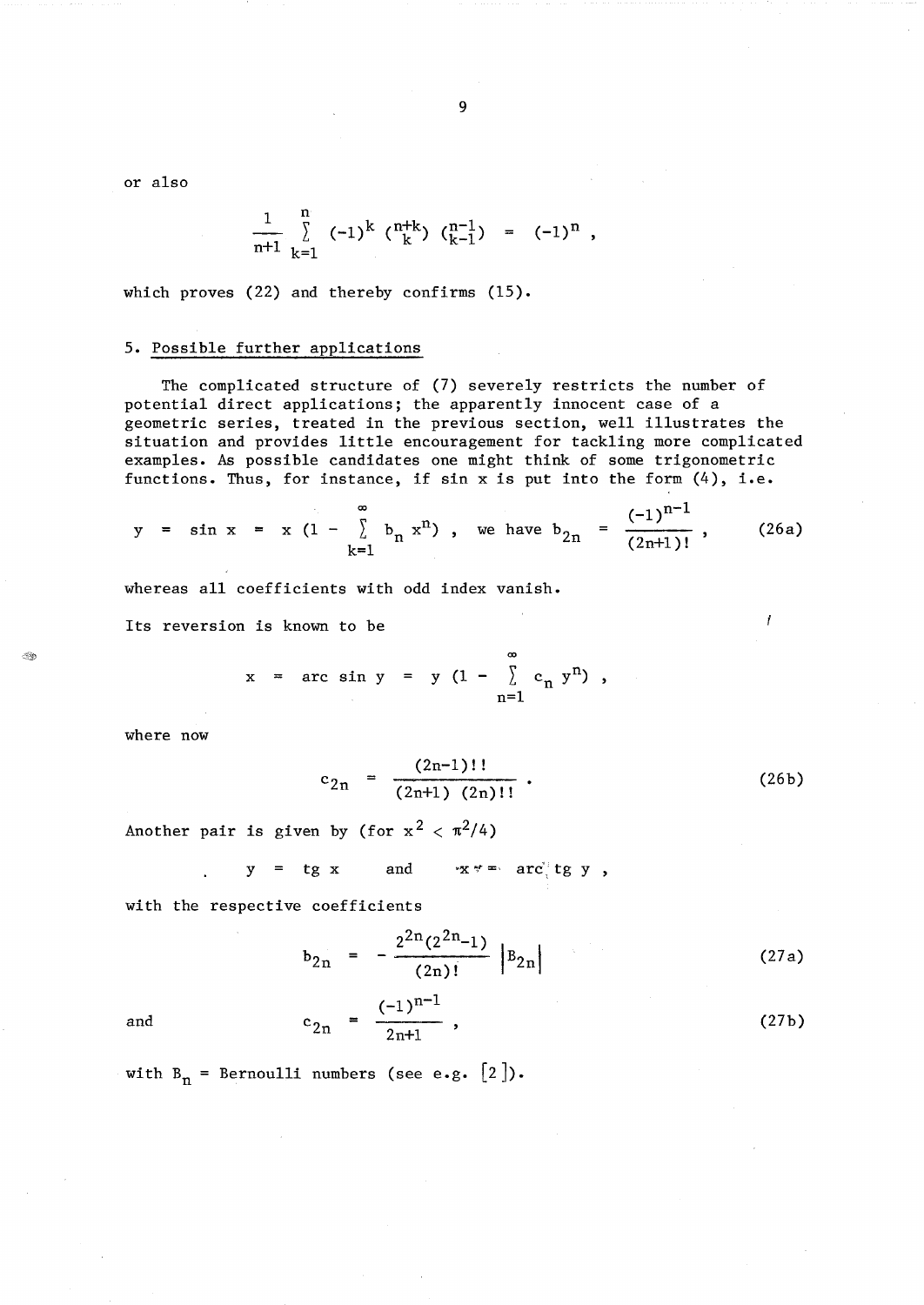It is easy to see from (7) that if  $b_n = 0$  for odd indices n, then this also holds for the coefficients  $c_n$ . On the other hand,  $b_n = 0$  for even indices would not imply such a consequence for  $c_n$ . Some general conclusions are also possible concerning the signs of the coefficients. Thus, if for example in a series we replace  $b_n$  by  $b'_n = (-1)^n b_n$ , then this results in the analogous change  $c_n' = (-1)^n c_n$  for the reversed series. The proof is simple, for the relation only reflects the fact that in (19) an odd index n also requires in the sum an odd number of odd indices  $j_r$ , whereas for n even their number is always even (including zero), independent of the number of terms k. As an illustration, we may take for the first pair (for  $y^2 < 1$ )

$$
y = e^X - 1
$$
,  $x = \ln (1 + y)$ ,

with the respective coefficients

$$
b_n = \frac{-1}{(n+1)!} \quad \text{and} \quad c_n = \frac{(-1)^{n-1}}{n+1} \tag{28a}
$$

Then, in the second pair

$$
y = 1 - e^{-x}
$$
,  $x = -\ln(1 - y)$ 

we have

$$
b'_{n} = \frac{(-1)^{n-1}}{(n+1)!} = (-1)^{n} b_{n} \text{ and}
$$
  

$$
c'_{n} = \frac{-1}{n+1} = (-1)^{n} c_{n} ,
$$
 (28b)

in agreement with the above statement.

For the practically important case where  $b_{2n+1} = 0$ , the explicit relations (9) can be simplified and there then only remain

$$
- c_2 = b_2,
$$
  
\n
$$
- c_4 = b_4 + 3b_2^2,
$$
  
\n
$$
- c_6 = b_6 + 8b_2b_4 + 12 b_2^3,
$$
  
\n
$$
- c_8 = b_8 + 10b_2b_6 + 5b_4^2 + 55b_2^2b_4 + 55b_2^4,
$$
  
\n...

Note that a coefficient  $c_{2n}$  now consists of exactly  $p(n)$  terms.